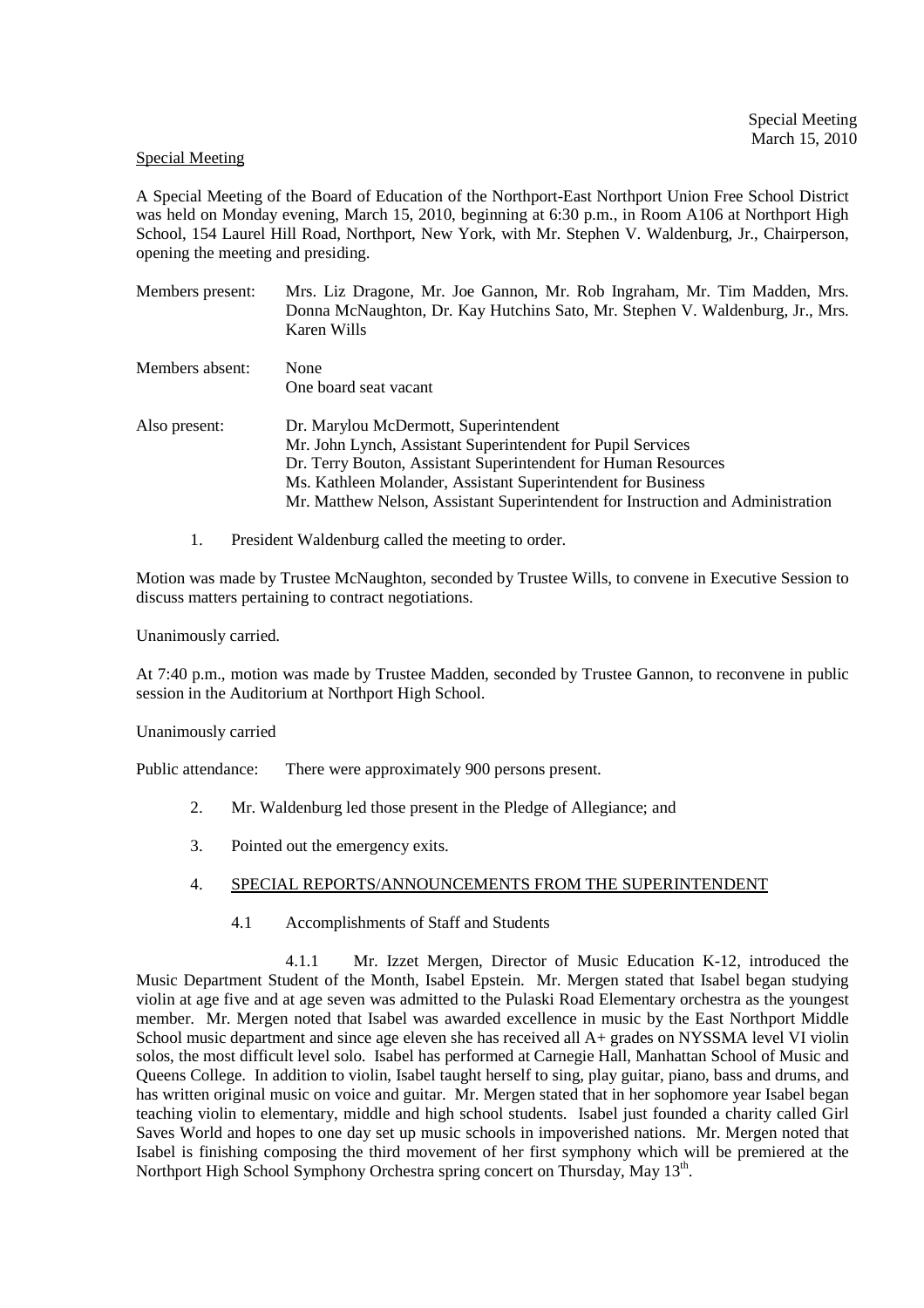President Waldenburg and Superintendent McDermott congratulated Isabel on her fine accomplishments and presented her with a commendation from the Board.

## 5. DISCUSSION OF SUPERINTENDENT'S PROPOSED 2010-2011 BUDGET

Dr. Marylou McDermott, Superintendent, asked Ms. Kathleen Molander, Assistant Superintendent for Business, to explain the District's fund balance and reserves.

Ms. Molander reviewed the District's Fund Balance, Reserved Fund Balance, Unreserved Fund Balance, Designated Unreserved Fund Balance and Undesignated Unreserved Fund Balance. Ms. Molander stated that reserves are separate accounts established by a school district to finance the cost of various objects or purposes. The District may only use certain reserves authorized by Education Law and General Municipal Law, a separate accounting is required for each reserve, and interest earned accrues to each reserve fund and becomes part of the reserve fund balance. Ms. Molander noted that once money is reserved it cannot be used for any other purpose than that specified by law. The Capital Reserve Fund pays the cost of any object or purpose for which bonds may be issued, i.e. facility construction, equipment, purchase of school buses. The Insurance Reserve Fund is to fund certain uninsured losses, claims or judgments. The Workers' Compensation Reserve is for payment of compensation benefits or for payment of expenses or administering a self-insurance program. The Unemployment Insurance Reserve is to reimburse the State Unemployment Insurance Fund for payments made to claimants. The Employee Benefits Accrued Liability Reserve pays for any accrued "employee benefit" due an employee upon termination of employee services. The Encumbrance Reserve permits the rollover of bona fide outstanding encumbrances from one fiscal year to the next fiscal year. The Designated Unreserved Fund Balance is the portion of the unreserved fund balance that has been designated for a specific purpose and the amount of fund balance designated to reduce the tax levy. The Undesignated Unreserved Fund Balance is the difference between the total fund balance and the portion that is reserved and designated. State law governs the percentage that a School District may retain in their undesignated unreserved fund balance and the current percentage permitted by law is 4%. The District's undesignated unreserved fund balance is 3.99% of the 2009-2010 budget. New York State Government Finance Officers' Association recommends aiming for an unreserved fund balance of between 5% and 15% of total expenditures. Ms. Molander reviewed the importance of the undesignated unreserved fund balance and the warning signs of fiscal stress.

There was a discussion regarding the District's fund balance and reserves.

Dr. McDermott asked Dr. Terry Bouton, Assistant Superintendent for Human Resources to review the staffing changes.

Dr. Bouton stated that the salaries of the 12.4 fte retirees not being replaced have been removed from their projected codes. The salaries of the 9.0 fte retirees being replaced have been reduced and appear in the salary code of the location where the retiree was coded next year. The salaries of employees who might be excessed have been removed from the location codes where they were coded next year. Dr. Bouton stated that teachers who received letters equaled 40.65 fte with an additional 2.0 fte positions not being filled. Dr. Bouton also stated that 23 support staff positions received letters.

- 5.1 Budget Programs to be reviewed:
- 0100 Kindergarten Core Education
- 0200  $1<sup>st</sup> 5<sup>th</sup>$  Grade Core Education

Mr. Jeffrey Haubrich, Pulaski Road Elementary School Principal, stated that all the elementary principals looked very closely at the numbers and tried to be equitable across the schools.

Mr. Matt Nelson, Assistant Superintendent for Instruction and Administration, stated that the textbook codes were combined into one code.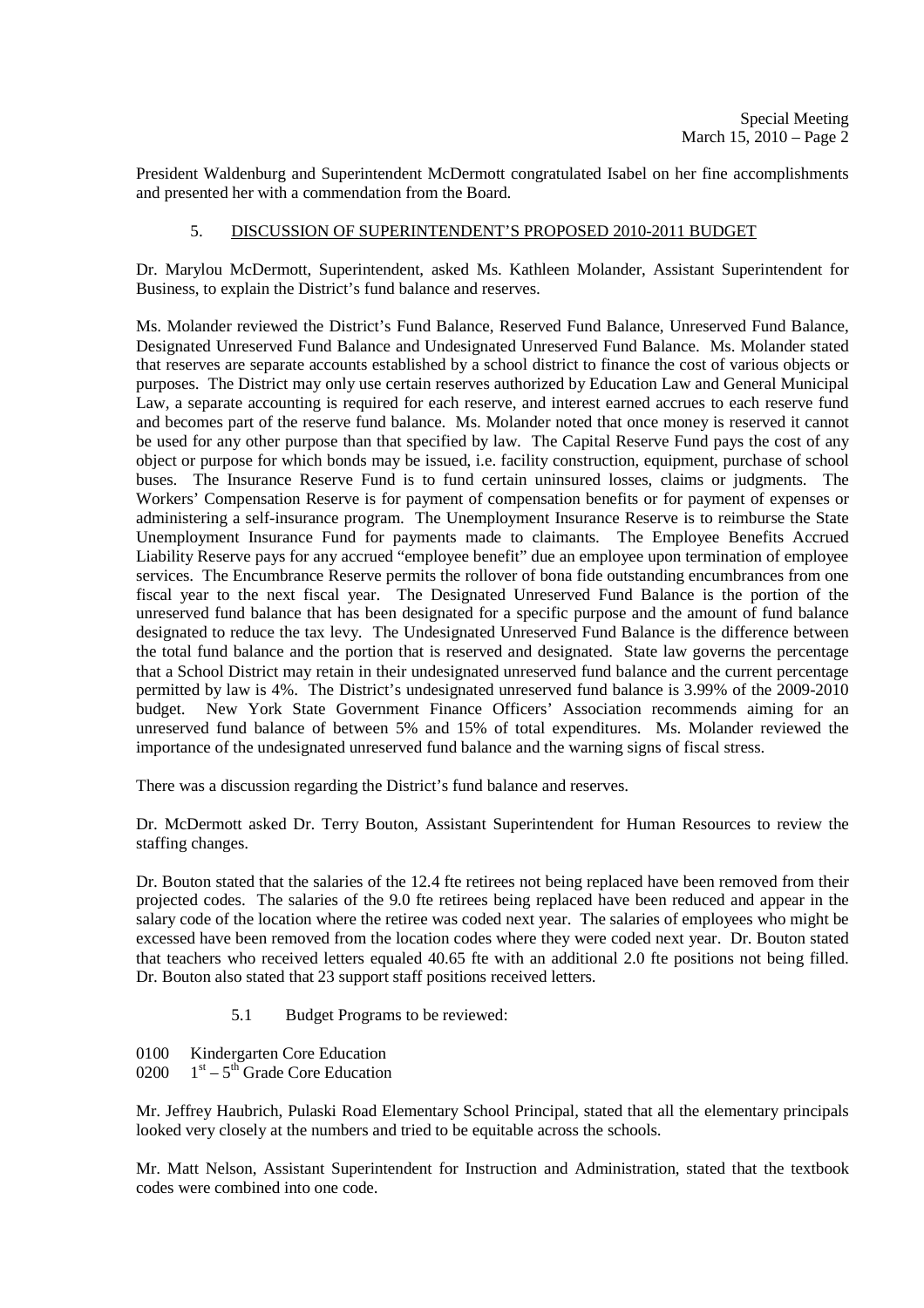0300  $6<sup>th</sup>$  Grade Core Education 0400 English Education (including Theater Arts)

In response to a question, Dr. Bouton stated that the reduction in fte will have an impact on the electives offered. Ms. Patricia Schmitt, English Department Chairperson, stated that there is only one elective in the English Department that does not fulfill the state's requirement. Trustee Ingraham inquired about the possibility of offering electives on alternate years to save costs and still offer students a choice.

There was a long discussion between the Board, community members and students. Many students were concerned about the proposed excessing of teachers and the impact on class size and electives that are offered to students. Several students were concerned over the purchase of SmartBoards. One student presented a proposal to the Board regarding energy efficiency and methods of increasing revenue. There was a suggestion that the Board considering increase the budget to a 3 or 4% tax rate increase.

Several Board members stated that with the current economic downturn they have heard from many community residents concerning the budget and what can be afforded by all taxpayers.

Several community members suggested that the department chairpersons teach a class.

Discussions ensued regarding mandated programs, pensions and teacher employee retirement funds, the proposed teacher pay freeze, and fees for summer programs.

Several community members requested that the budget book be simplified so that residents would be able to understand it.

0500 Social Studies Education<br>0501 Law Education Law Education

In response to a question, Mr. Andrew Manzo, Social Studies Department Chairperson, stated that the state requires four years of Social Studies so there is not much room for flexibility in terms of electives. Mr. Manzo stated that courses may not run in terms of student interest. Mr. Manzo also noted that class size could potentially increase.

0600 Mathematics Education

In response to a question, Mr. Daniel Drance, Mathematics Department Chairperson, stated that there could be an increase in class size but there would be no significant impact to the program with the proposed reductions.

There was a discussion regarding field trips, savings in budget codes, and corrections to the budget book on the District's website.

0700 Science Education (including Outdoor Education)

In response to a question, Mr. William Esner, Science Department Chairperson, stated that there would be a minimal impact to the science department with the proposed cuts.

0800 World Languages (including Global Communications)

In response to a question, Ms. Jennifer Nesfield, World Languages Department Chairperson, stated that there might be a slight increase in class size with the proposed cuts. Ms. Nesfield noted that there are very few electives in the World Languages Department.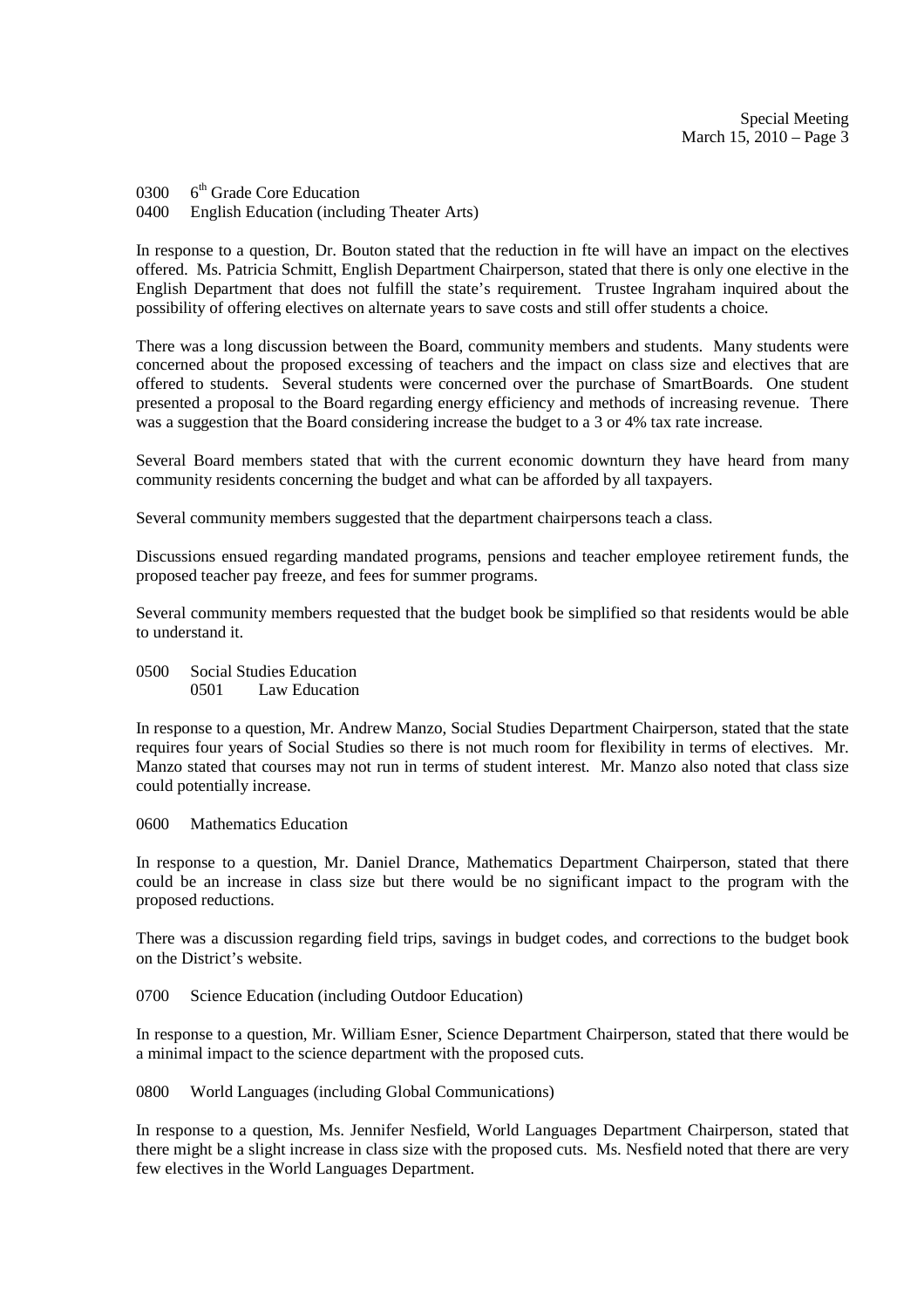At 11:00 p.m., motion was made by Trustee Sato, seconded by Trustee Wills to extend the meeting.

Unanimously carried.

0900 Reading

1000 AIS/Compensatory Learning (including Elementary Summer School)

There was a discussion regarding the proposed changes to the process used to evaluate students for the program by using the Northwestern Evaluation Association, the adverse impact on students with the elimination of the elementary summer school, workshops on strategies parents could use at home, and the impact on the programs and services in-district with the proposed reductions.

1100 Investigate Program

Dr. McDermott noted that the reduction of .5 fte was assigned to the middle schools and that the schedules of the other two investigate teachers will be maximized so they can deliver the program at the middle schools.

- 1200 English as a Second Language
- 1300 Library/Media Services

Mr. Nelson noted that one library medial specialist will be replaced and they are hoping to make some economies to provide technology integration.

- 1400 Physical Education
	- 1401 Boys Physical Education
	- 1402 Girls Physical Education

Mr. Drew Cronin, Athletic Director, stated that with reallocation of staff from one building to another there will be minimal impact on students.

- 1500 Extracurricular Activities<br>1501 Bovs Athletics **Boys Athletics**  1502 Girls Athletics 1503 Boys Intramurals 1504 Girls Intramurals
	- 1505 Co-Curricular Activities

Mr. Cronin stated that there will be a significant impact on students with the proposed cuts to the extracurricular activities.

There was a discussion regarding the impact of reductions to co-curricular activities on the students.

## 1600 Health Education

Mr. Lynch, Assistant Superintendent for Pupil Services, stated that there would be a major impact on the health education program with the proposed cuts. Mr. Lynch stated that there are two elementary health educators and it is not a mandated curriculum. The elementary health education program will be infused in the classroom. The  $9<sup>th</sup>$  and  $10<sup>th</sup>$  grade health infusion program will be eliminated.

1700 Family & Consumer Sciences

There was a discussion regarding the proposed cuts to Family & Consumer Sciences and the impact upon the students.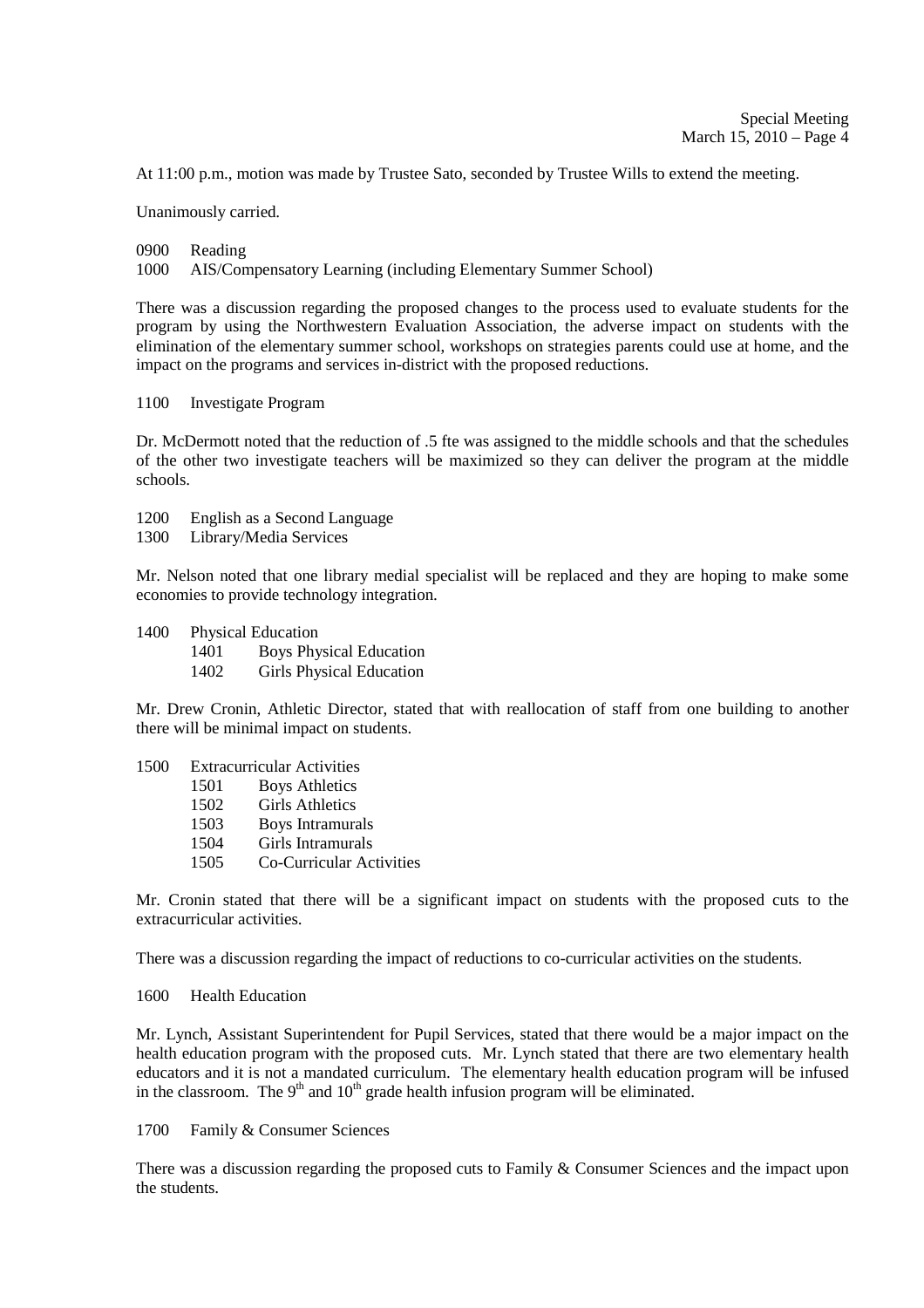Special Meeting March 15, 2010 – Page 5

#### 1800 Technology Education

Mr. Matt Nelson stated that all the programs offered in technology are valuable and it will be a very hard decision making cuts to the programs.

#### 1900 Business Education

In response to a question, Mr. Christopher Donarummo, High School Assistant Principal, stated that there are proposed cuts to full year courses and the possibility of only having a few electives in addition to the full year courses.

#### 2000 Art Education (including Art & Music Festival)

Dr. Bouton stated that there would be a reduction of 5.8 fte to the art department. Dr. Bouton noted that there are a tremendous amount of electives offered in art and there is a low minimum for the courses.

Several students addressed the Board and stated their concerns about the proposed eliminations in the art department. Many students stated that Northport has a unique and amazing art department and that the proposed cuts will drastically affect the program.

#### 2100 Music Education

2102 Summer Music Program

2103 Summer Music Clinic

Many students and community residents addressed the Board and urged them to reconsider the proposed cuts to the music program. Several people stated that Northport's music program has the reputation of being one of the country's superior music departments.

Dr. McDermott stated that the administrators are working very hard to restore as much as they possibly can.

Motion was made by Trustee Wills, seconded by Trustee Sato, to address the remaining budget line items at the next meeting and to vote on the business items on the agenda.

Unanimously carried.

Budget line items 2200-3300 will be added to the agenda for the March 22, 2010 Special Meeting.

Motion was made by Trustee Sato, seconded by Trustee Wills, to approve all items under 6.1 and 6.2.

## 6. SUPERINTENDENT'S REPORT, GENERAL - FOR BOARD ACTION

 6.1 Personnel Schedules, each dated March 15, 2010, and each attached and made part of the official minutes:

> 6.1.1 Schedule A - Certified Staff 6.1.2 Schedule C - Salary Transfers

6.2 Receiving for a second reading and adopting the following policies:

6.2.1 Policy #6690 – *"Audit Committee"*

6.2.2 Policy #2250 – *"Board Committees"* (new numbering system – old

number 8130)